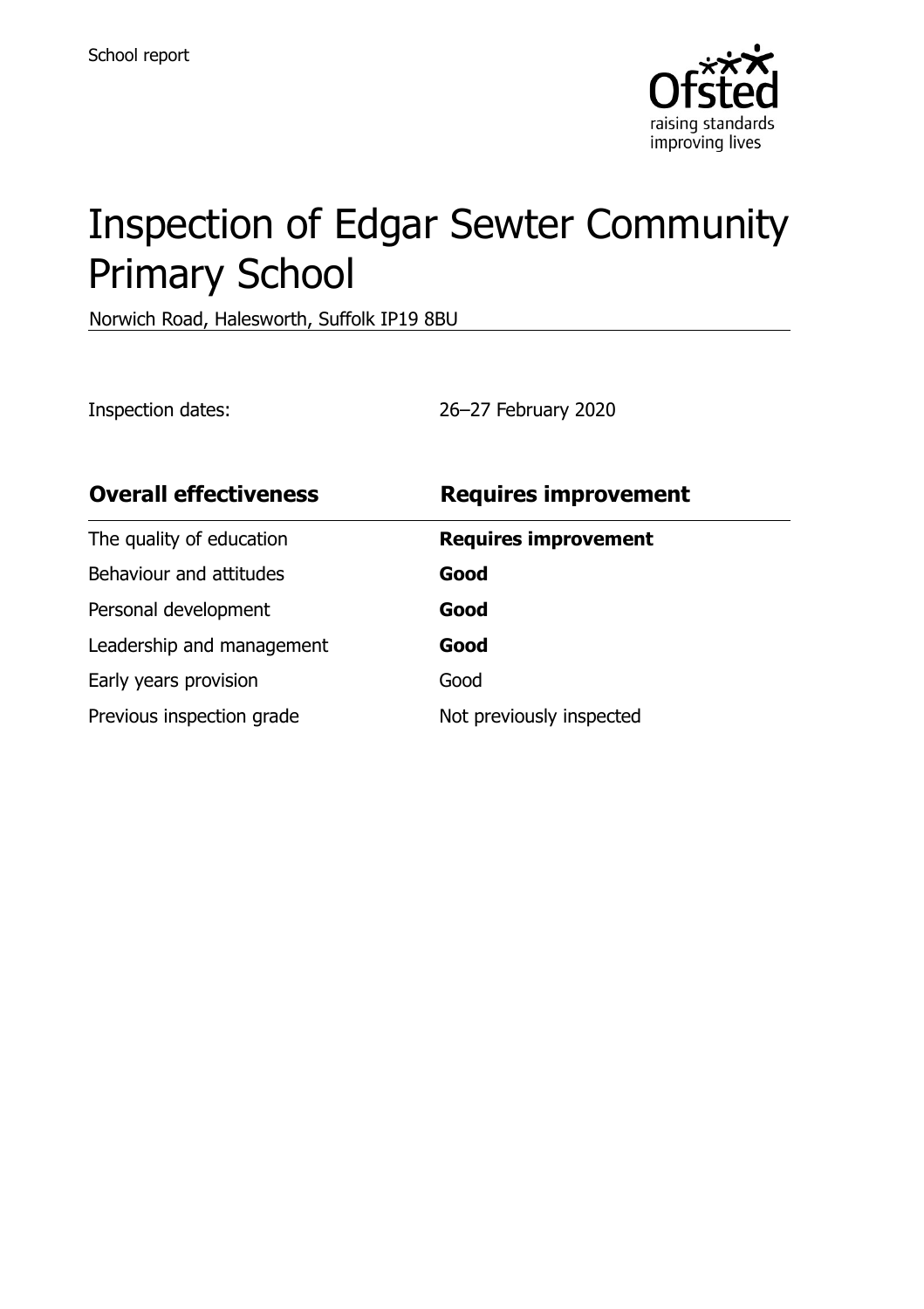

## **What is it like to attend this school?**

Pupils are members of a caring and supportive community. They are happy and safe in school.

Pupils enjoy the extra-curricular activities that are provided for them. They take part in sports, music and the creative arts. Breaks and lunchtimes are busy periods for pupils to socialise, play games and chat together. Pupils volunteer as librarians and do a good job. They engage in community events and contribute to the lives of others through singing, fund-raising and waste recycling.

Pupils enthuse about their learning across a range of subjects. However, not enough of them are achieving as well as they should in reading and mathematics. A lot of pupils need extra support to help them catch up because the quality of education has not been good enough.

Pupils behave well in lessons and at playtimes. This is because they are clear about what is expected of them. Adults help them manage their emotions and their behaviour when things go wrong. Pupils say that bullying hardly ever happens. They are confident that there is always someone they can talk to.

Parents and carers are positive about the school. They appreciate the opportunities that are available for pupils and the care their children receive.

### **What does the school do well and what does it need to do better?**

Leaders have an ambitious vision for the school's curriculum. They are clear about what they want to do and how they intend to weave this ambition through the curriculum across all subjects. It is clear in their curriculum plans that this is beginning to happen. However, this is at an early stage of development. Some subject leaders are still developing in their role.

Leaders have sharpened their focus on making sure that pupils become fluent readers. This includes providing pupils with books that link to the sounds they are learning. New books are helping younger pupils gain confidence as readers. Pupils say that they enjoy reading. They enjoy the books that teachers choose to read to them. Pupils talk about how their reading helps them learn new words they use in their writing. However, when planning phonics lessons, teachers do not consider well enough how the activities they use to develop pupils' vocabulary meet the needs of pupils, particularly pupils who are less confident readers. Older pupils who are not yet fluent readers do not routinely apply their phonics knowledge to help them decode words in the texts they are reading. This is affecting their accuracy and fluency in reading. They are not catching up quickly enough.

Effective planning in mathematics enables pupils to practise their skills and build on what they already know. Where teachers' subject knowledge is strong, pupils make good progress. Teachers use their knowledge to point out misconceptions and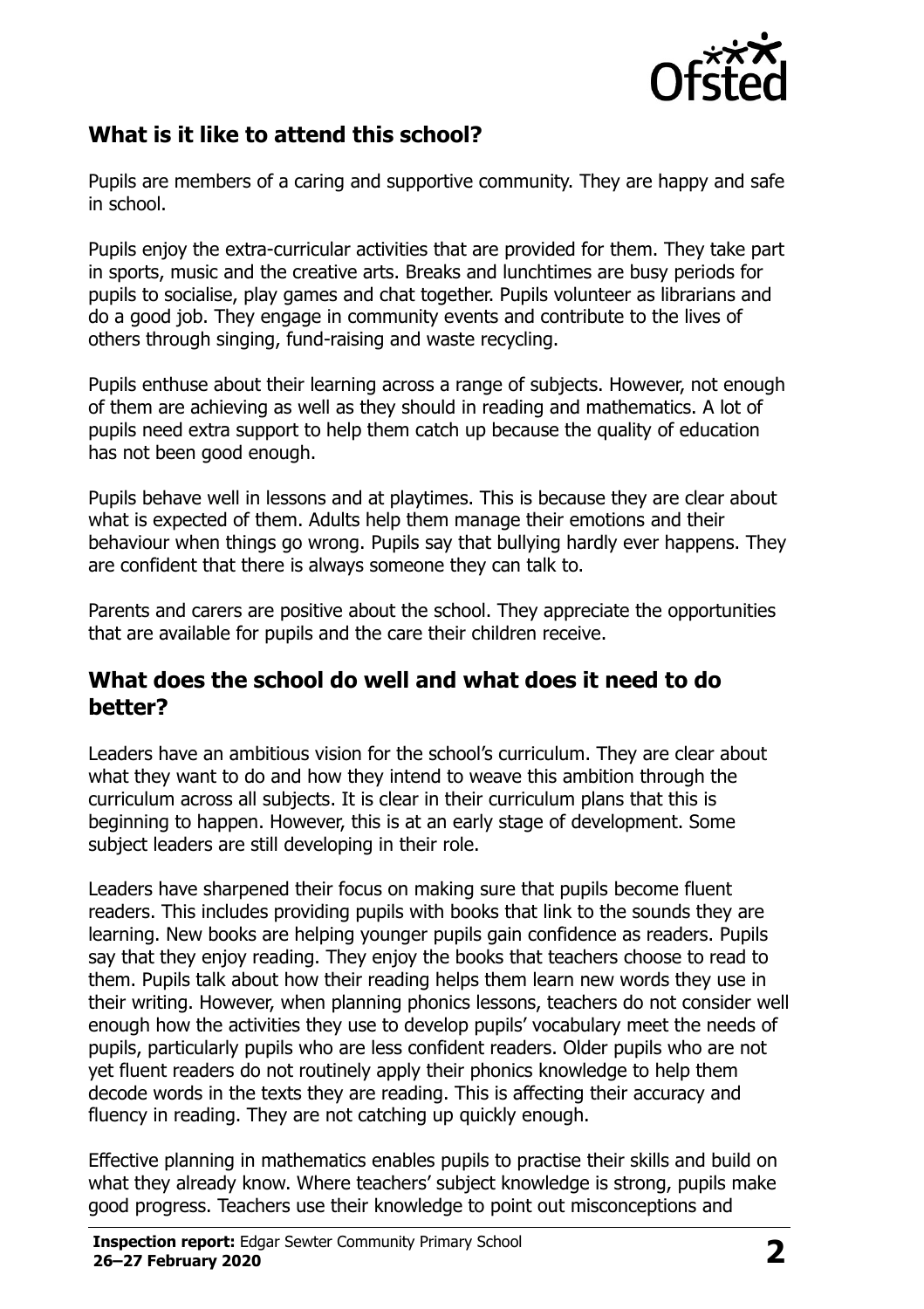

correct pupils' thinking. This deepens pupils' understanding and makes them more confident mathematicians. Older pupils say that they enjoy mathematics, but feel they could be challenged more.

The special educational needs coordinator (SENCo) has provided effective guidance and training for staff. This supports staff to plan well to meet the needs of pupils with special educational needs and/or disabilities (SEND). They change lessons and resources to meet the individual needs of pupils.

Leaders provide well for pupils' personal development. Regular visits and visitors for pupils in all classes broaden pupils' wider knowledge and understanding. Highquality pastoral care and support underpin much of the school's work.

In early years, children's learning is well thought through. Planning ensures that children learn in a rich and stimulating environment, both inside and outside the classroom. Adults help children to solve problems and think for themselves. Children play and learn well together because they understand what is expected of them. Staff develop positive relationships with parents and show them how they can support their children's learning.

Governors know the school well. They visit the school regularly and take time to talk with staff and pupils. Governors attend parent evenings and school events to show their support for the school. This helps them gather parents' views. School staff and governors appreciate the quality of the training and support that are provided for them by the trust.

## **Safeguarding**

The arrangements for safeguarding are effective.

There is a strong culture of safeguarding in the school. Leaders place a high priority on safeguarding pupils. They ensure that training is up to date for all staff. All staff understand what they need to do if they are concerned. Staff work as a team to protect pupils. Systematic procedures are in place. Actions to keep pupils safe are logged in a timely way and followed up with parents and other agencies.

Governors are clear about their statutory duty to keep pupils safe. They carry this out effectively. Governors are well informed and knowledgeable about all aspects of safeguarding.

## **What does the school need to do to improve?**

## **(Information for the school and appropriate authority)**

■ Leaders are developing a new curriculum. They have a clear vision and rationale to achieve this. They need to ensure that their plans for the curriculum are fully developed and implemented. They should continue to check to make sure that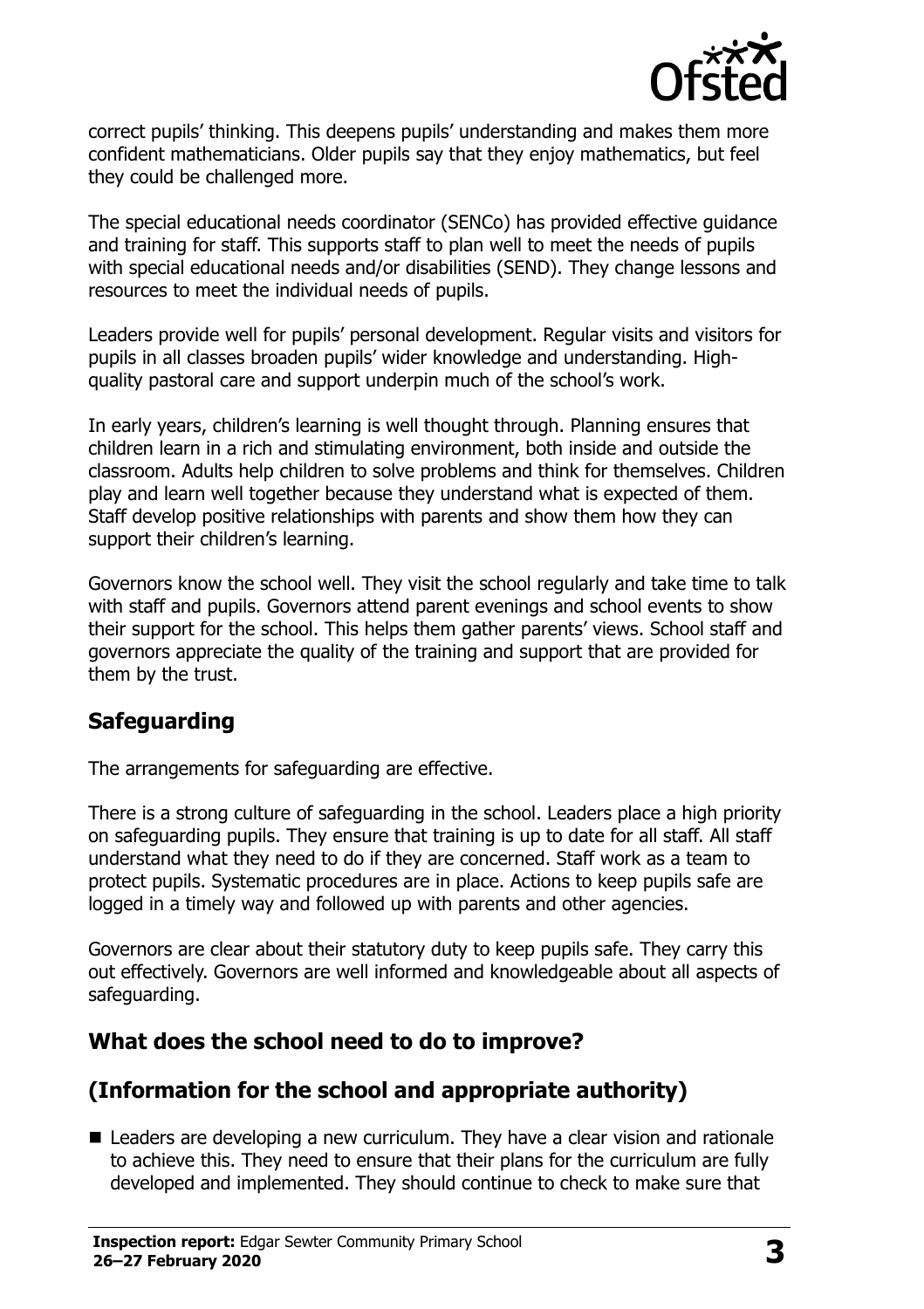

teachers effectively deliver all areas of the curriculum, ensuring that all pupils are successful in their learning and achieve well.

The development of subject leaders is at an early stage for some subjects, in particular for subjects in the wider curriculum. Senior leaders should provide these leaders with the training and support they need so that they understand their roles as curriculum leaders. Leaders need to help teachers to become more confident in teaching every subject so that pupils achieve well throughout the curriculum.

#### **How can I feed back my views?**

You can use [Ofsted Parent View](http://parentview.ofsted.gov.uk/) to give Ofsted your opinion on your child's school, or to find out what other parents and carers think. We use Ofsted Parent View information when deciding which schools to inspect, when to inspect them and as part of their inspection.

The Department for Education has further quidance on how to complain about a school.

If you are the school and you are not happy with the inspection or the report, you can [complain to Ofsted.](http://www.gov.uk/complain-ofsted-report)

## **Further information**

You can search for [published performance information](http://www.compare-school-performance.service.gov.uk/) about the school.

In the report, '[disadvantaged pupils](http://www.gov.uk/guidance/pupil-premium-information-for-schools-and-alternative-provision-settings)' refers to those pupils who attract government pupil premium funding: pupils claiming free school meals at any point in the last six years and pupils in care or who left care through adoption or another formal route.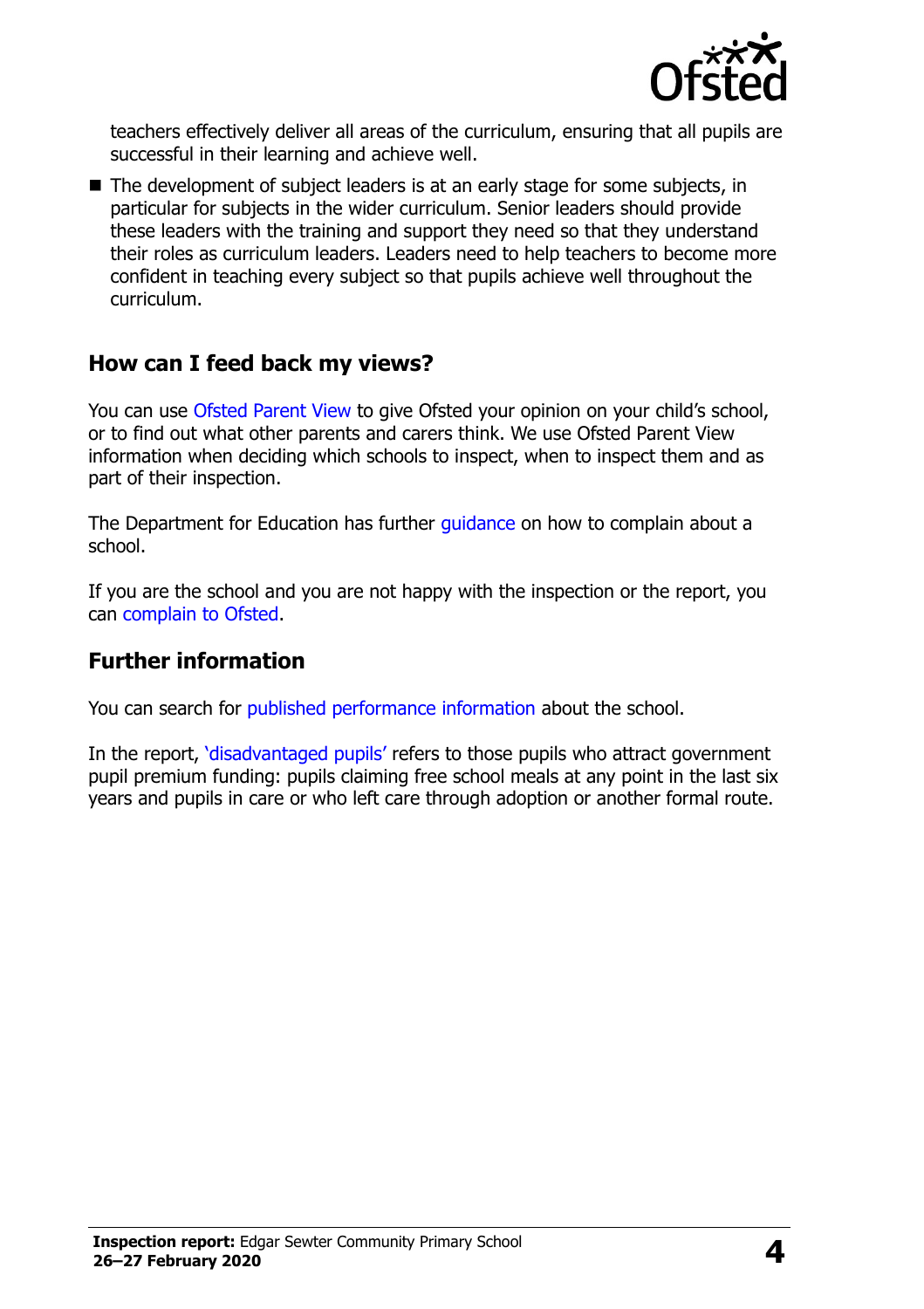

## **School details**

| Unique reference number             | 144444                       |
|-------------------------------------|------------------------------|
| <b>Local authority</b>              | <b>Suffolk</b>               |
| <b>Inspection number</b>            | 10121407                     |
| <b>Type of school</b>               | Primary                      |
| <b>School category</b>              | Academy converter            |
| Age range of pupils                 | 3 to 11                      |
| <b>Gender of pupils</b>             | Mixed                        |
| Number of pupils on the school roll | 308                          |
| <b>Appropriate authority</b>        | Board of trustees            |
| <b>Chair of trust</b>               | John West-Burnham            |
| <b>Headteacher</b>                  | <b>Katherine Milk</b>        |
| Website                             | www.edgarsewterprimary.co.uk |
| Date of previous inspection         | Not previously inspected     |

## **Information about this school**

- This is the first section 5 inspection since Edgar Sewter Community Primary School converted to become an academy in 2017. The school is part of the Asset Education Trust.
- The executive headteacher is also executive headteacher of Bungay Primary School. The senior deputy headteacher manages the day-to-day running of the school when the executive headteacher is not on site.

## **Information about this inspection**

We carried out this inspection under section 5 of the Education Act 2005.

- We met with school leaders, including the executive headteacher, the senior deputy headteacher, the SENCo, the early years leader, curriculum leaders, teachers, support staff, governors, the chief executive officer of the multiacademy trust, and pupils.
- $\blacksquare$  We spoke with parents at the start of the school day.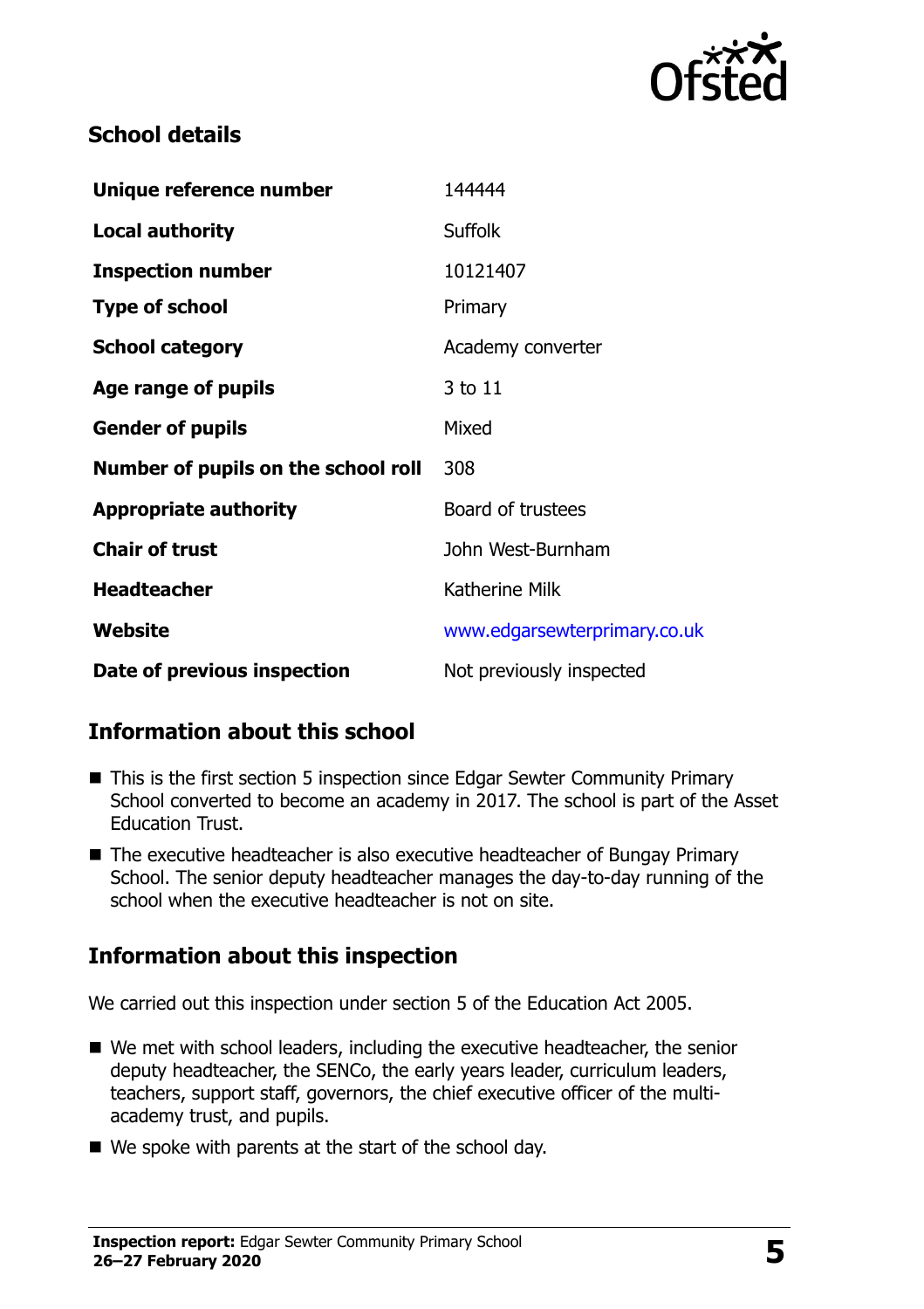

- We took account of 20 responses to Parent View, including free-text comments, and 29 responses to the staff questionnaire.
- We evaluated a range of documentation, including the minutes of meetings of the governing body, school policies and procedures, and statutory information on the school's website.
- We considered a range of information to determine the effectiveness of safeguarding. We reviewed school policies, met with the designated safeguarding leader and spoke with pupils, parents, teachers and support staff. We reviewed the school's records of safeguarding checks. We considered the actions leaders take when there are concerns.
- We considered pupils' behaviour and welfare at different times of the school day. We observed pupils at the start of the school day, their conduct around the school, and during playtimes and lunchtimes.
- We carried out deep dives in early reading, mathematics, writing, geography and physical education (PE). In each subject, we met curriculum leaders, visited lessons, spoke with pupils, looked at pupils' work and met teachers.

#### **Inspection team**

| Katherine Douglas, lead inspector | Her Majesty's Inspector |
|-----------------------------------|-------------------------|
| John Mitcheson                    | Her Majesty's Inspector |
| Lando Du Plooy                    | Ofsted Inspector        |